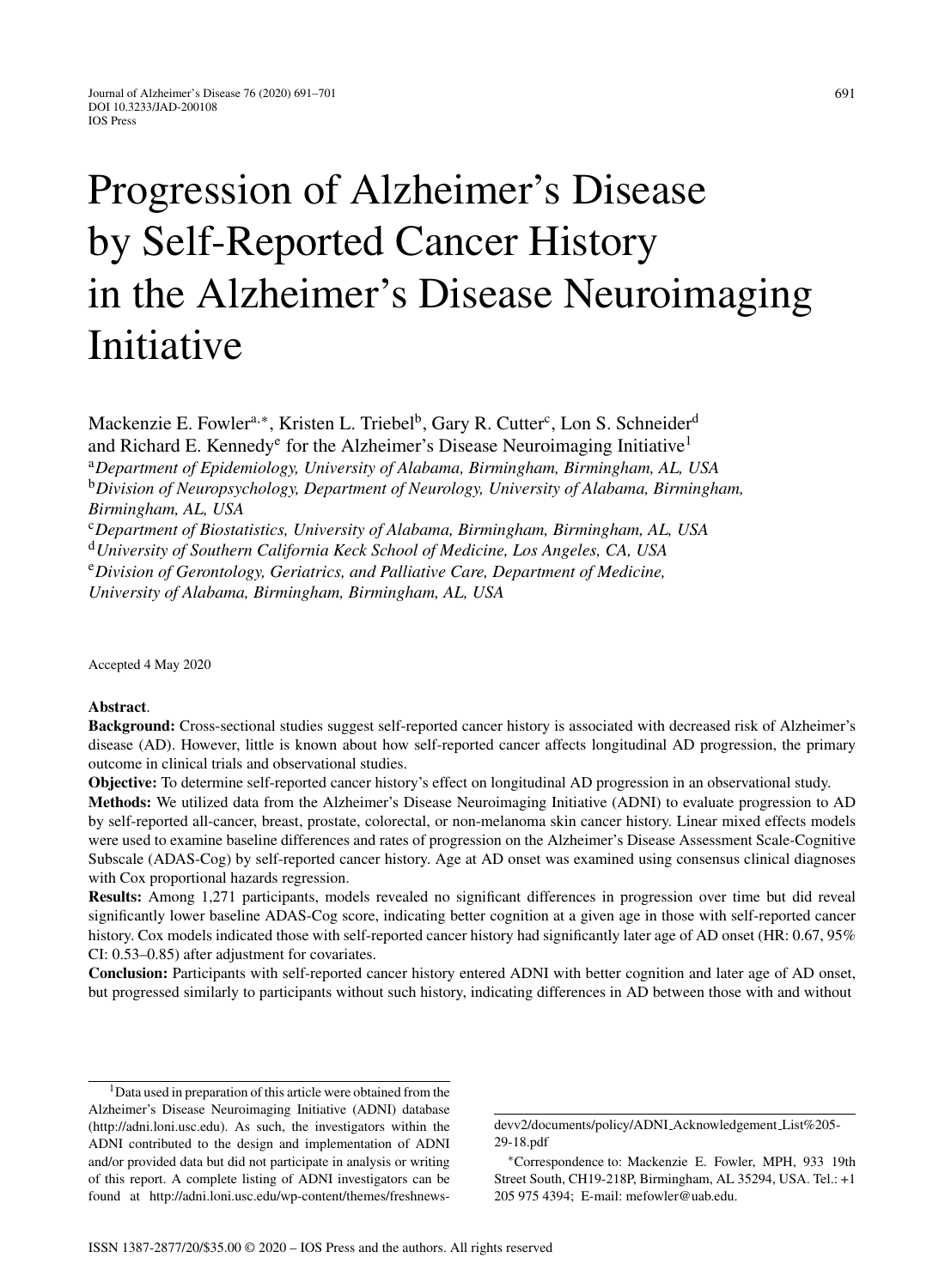self-reported cancer history emerge early in the disease course. Such differences in longitudinal progression by self-reported cancer history could affect AD trials and observational studies, given the current focus on early disease course. Further investigation is warranted with detailed longitudinal assessment of cancer and AD.

Keywords: Alzheimer's disease, cancer, cognitive impairment, disease progression, mild cognitive impairment

# **INTRODUCTION**

Alzheimer's disease (AD) is associated with older age and comorbidities including diabetes, hypertension, and cardiovascular disease [1]. Cancer seems to have an inverse relationship with AD, primarily based on self-reported history of cancer among older adults [2–5]. Most studies have examined the cross-sectional relationship between self-reported cancer history and AD, which would not allow for determination of when in the course of AD this inverse relationship begins to occur. To date, no study has examined effects of self-reported cancer history on longitudinal AD progression. Differences in progression would be of particular importance for observational studies and clinical trials in AD, which focus on longitudinal outcomes.

To better understand the implications of crosssectional findings for longitudinal studies, we examined progression of AD in patients with selfreported cancer history in an observational cohort study. We estimated the rate of decline on the Alzheimer's Disease Assessment Scale-Cognitive Subscale (ADAS-Cog) based on self-reported cancer history overall and specifically in breast, prostate, colorectal, and non-melanoma skin cancers. We also estimated time to AD onset based on self-reported cancer history in this cohort. In addition, we estimated the age at which ADAS-Cog scores began to diverge between those with and without self-reported cancer history, due to potential pre-existing impairment in these groups. This initial analysis is intended to spur further research on the effect of cancer history on the progression of AD, particularly the implications for clinical trials and observational studies.

## **METHODS**

#### *Study population*

Data used this manuscript were obtained from the Alzheimer's Disease Neuroimaging Initiative (ADNI) database (http://adni.loni.usc.edu) downloaded August 27, 2018 [6]. ADNI began in 2003 as a public-private partnership under the leadership of Principal Investigator Michael W. Weiner, MD. The primary objective of the study has been to test whether serial magnetic resonance imaging (MRI), positron emission tomography (PET), other biological markers, and clinical and neuropsychological assessment can be combined to measure progression of mild cognitive impairment (MCI) and early AD [6]. For up-to-date information, see http://www.adni-info.org. ADNI is a longitudinal, multi-center observational study that continues today.

Inclusion criteria for the ADNI parent study are ages 55 through 90 years old at various stages of cognitive functioning (normal, MCI, and dementia due to AD), good overall health with no diseases preventing enrollment, and stable doses of permitted medications (including memory-related therapies) for four weeks prior to enrollment [6, 7]. Diagnoses of cognitive impairment were made following ADNI guidelines including NINDS-ADRDA criteria for probable AD [8] and Petersen criteria for MCI [9]. The ADNI study was reviewed and approved by Institutional Review Boards (IRBs) at each study site and written informed consent was obtained from each participant. This report was exempted from IRB approval by the UAB IRB.

A total of 1,271 participants with MCI or AD were used in the analysis. Participants were included in this analysis if they had two or more ADAS-Cog scores and were diagnosed as MCI or AD at baseline. Participants were excluded from this analysis if they were diagnosed as cognitively normal at baseline, or if they were missing information on dementia diagnosis, exam dates for baseline or follow-up ADAS-Cog scores, demographics, or baseline Mini-Mental State Examination scores. For the sub-analyses, participants were required to have *APOE* genotype information. For the survival analysis, participants were excluded if they lacked data on change in diagnosis (from MCI to AD).

## *Data collection*

## *Demographic and clinical information*

Demographic and clinical information was collected at baseline. Variables examined included sex,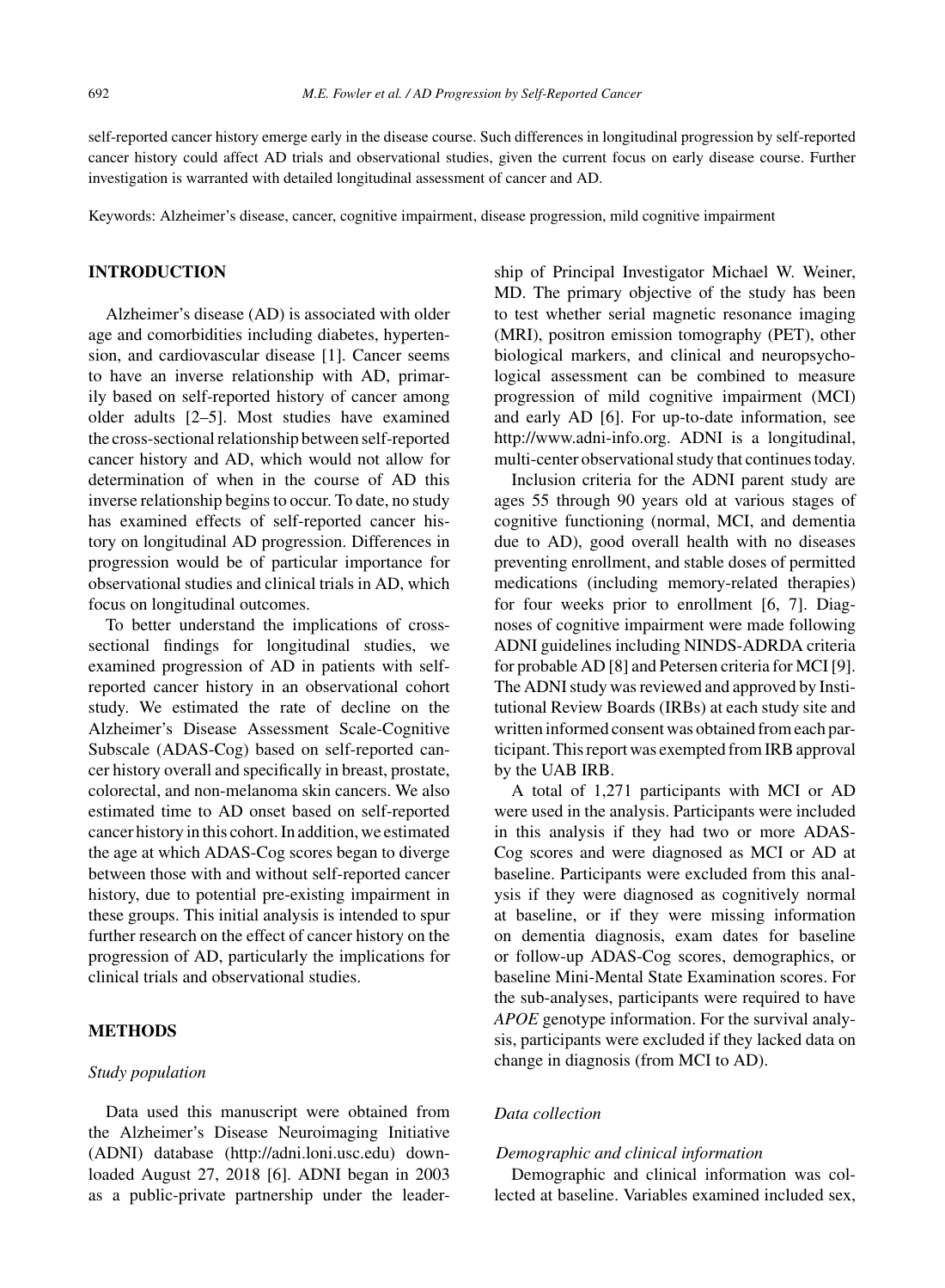race, age, education, and *APOE* genotype. Education level was total years of school [10]. Age in ADNI was not collected specifically, rather, birth year and birth month. To calculate age, we used the 15th of the month for all participants. Race, ethnicity (Hispanic versus non-Hispanic), sex, and marital status (married, widowed, divorced, never married, or unknown) were self-reported. Race was categorized into White versus non-White for this report.

## *Self-reported cancer history*

Self-reported comorbidities were obtained from the ADNI medical history file. These variables were collected using standardized interview procedures across study sites by a nurse or other medical professional. Participants or caregivers were queried regarding current or previous diseases, which were recorded as system affected, description of the problem, dates of the problem, and whether it was current or resolved [10–12]. Our self-reported cancer history group consisted of all participants with self-reported previous malignancy (if the organ system code for "Malignancy" was positive). Additionally, Perl regular expressions [13] were used to search other organ systems to determine self-reports of cancers which may have been coded by the organ system affected (Supplementary Material). Perl regular expressions were also used to classify self-reported cancers into specific cancer types: breast, prostate, colorectal, and skin (not including melanoma). Although nonmelanoma skin cancer is typically not part of cancer statistics, we have included it in our study based on results of previous analyses in the ADNI dataset [14]. An all-cancer group was also created to determine whether effects on progression of AD is a general effect of self-reported cancer or is specific to the type of cancer reported. Our reference group consisted of all ADNI participants without a self-reported history of cancer.

#### *Alzheimer's disease progression*

# *Alzheimer's Disease Assessment Scale-Cognitive Subscale*

The ADAS-Cog [15] is a neuropsychological assessment evaluating memory, orientation, language, praxis, and word-finding difficulty. The scale is scored from 0 to 70 errors with higher scores indicating more cognitive impairment. Scores were collected at baseline and at follow-up visits every 6 months. A two-point difference is considered to be a significant change in most AD clinical trials [16].

## *Conversion to AD*

For progression from MCI to AD, diagnostic summaries were collected via review of all visit documents across study sites by site principal investigators (PIs) who were medical professionals, usually a physician, trained in diagnostics of normal cognition, MCI, and various stages of AD. Diagnoses were adjudicated by the clinical monitor PI and the clinical conversion committee [10–12]. Participant status at each visit was categorized as stable, reverted, or converted, with the former two considered no progression and latter considered progression. Time to progression was calculated as the difference between the participant's visit date where conversion was documented and their birthdate. Additionally, participants who entered the study with AD were queried as to the self-reported onset of their AD symptoms. Only year was collected, so date of conversion was set as the middle of the year in which onset occurred (June 15). To calculate time to progression, the date of conversion was subtracted from participants' birthdate.

#### *Statistical analysis*

Bivariate analyses using t-tests and chi-square tests for continuous and categorical variables, respectively, were used to assess potential covariates. Fisher's exact test was used where expected cell counts were low for categorical variables. Linear mixed models (random coefficient models) [17] were used to examine progression on the ADAS-Cog by overall and specific self-reported cancer history status, adjusting for covariates of race, sex, education, with further adjustment for *APOE*  $\varepsilon$ 4 allele carrier status (positive or negative) in subanalyses. Age was used as the time variable for mixed modeling, centered on the mean age based on cognitive diagnosis (both AD and MCI, MCI only, or AD only). Separate agecentered time variables were created for each disease group. As non-melanoma skin cancer is often not included in cancer classifications, a sensitivity analysis was performed with an all-cancer group that did not include non-melanoma skin cancer. Instead, participants reporting only non-melanoma skin cancer were categorized as having no self-reported cancer for sensitivity analysis, while participants reporting non-melanoma skin cancer plus an additional cancer were retained in the self-reported all-cancer group due to the presence of another cancer type.

Kaplan-Meier analyses with log-rank tests were used to summarize the time to onset of AD based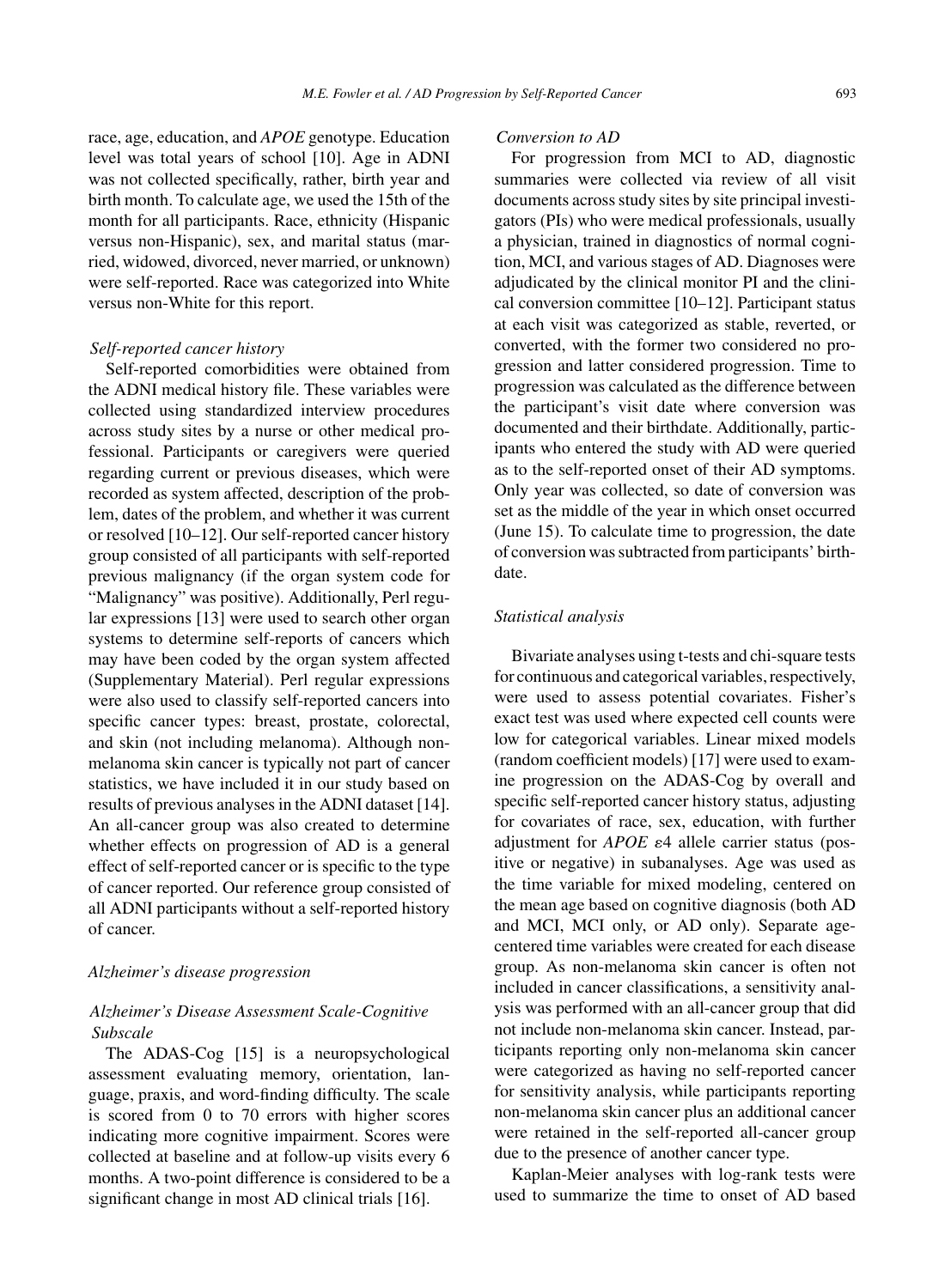on self-reported cancer history. Cox proportional hazards models were used to assess time to onset of AD by overall and specific self-reported cancer history controlling for relevant covariates, with censoring at the last recorded visit if progression had not occurred. Participant age was used as the time variable in this analysis. Education, baseline ADAS-Cog score, and *APOE*  $\varepsilon$ 4 allele carrier status (positive or negative) were included in the final model regardless of statistical significance in bivariate analyses due to a priori knowledge of their association with cognitive decline [18–21]. Race was not included in Cox regression analysis. Over 90% of the ADNI cohort is White, non-Hispanic so adjusting for race in the model would not produce appropriate sample size in each group causing model convergence issues. Analyses included examination of proportional hazards assumptions. All statistical analyses were assessed at  $\alpha$  = 0.05 significance level using SAS Version 9.4 (SAS Institute, Inc., Cary, NC). SAS code is included in the Supplementary Material.

## **RESULTS**

Bivariate analyses indicated those in the selfreported all-cancer history group were older, more likely to be White, have a diagnosis of MCI at baseline, and more likely to be married. Those with history of non-melanoma skin cancer were also more highly educated (Table 1). Table 2 includes the frequency of cancers among participants, including those with more than one cancer by group. A total of 52 participants had more than one cancer and a total of 9 had more than two cancers.

In mixed model analysis, no significant differences were seen in rate of progression over time on the ADAS-Cog for the self-reported all-cancer history group ( $\beta_{slope}$ : 0.06, 95% CI: -0.15, 0.27), regardless of baseline diagnosis (MCI or AD) (Table 3). This finding remained in sensitivity analyses that did not include non-melanoma skin cancer in the all-cancer group ( $\beta_{slope}$ : 0.02, 95% CI: -0.23, 0.27). However, self-reported history of cancer was associated with a statistically significant –4.42-point difference in

| Variable                     | All $(n=367)$    | <b>Breast</b><br>$(n=36)$ | Prostate<br>$(n=103)$ | Colorectal<br>$(n=29)$ | Non-Melanoma<br>Skin $(n = 165)$ | No Cancer<br>$(n=904)$ |
|------------------------------|------------------|---------------------------|-----------------------|------------------------|----------------------------------|------------------------|
| Age $(y)$                    | $76.14 \pm 7.00$ | $75.50 \pm 6.70$          | $77.40 \pm 6.44$      | $79.38 \pm 6.13$       | $75.65 \pm 7.34$                 | $72.70 \pm 7.76$       |
| Education (y)                | $15.97 \pm 2.86$ | $14.97 \pm 3.07$          | $16.02 \pm 2.53$      | $15.31 \pm 3.33$       | $16.23 \pm 2.94$                 | $15.63 \pm 2.89$       |
| <b>Sex</b>                   |                  |                           |                       |                        |                                  |                        |
| Male                         | 253 (68.94)      | $\mathbf{0}$              | 103(100)              | 17(58.62)              | 120(72.73)                       | 487 (53.87)            |
| Female                       | 114 (31.06)      | 36 (100)                  | 0                     | 12(41.38)              | 45(27.27)                        | 417 (46.13)            |
| Race                         |                  |                           |                       |                        |                                  |                        |
| White                        | 357 (97.28)      | 35 (97.22)                | 99 (96.12)            | 28 (96.55)             | 160 (96.97)                      | 828 (91.59)            |
| Non-White                    | 10(2.72)         | 1(2.78)                   | 4(3.88)               | 1(3.45)                | 5(3.03)                          | 76 (8.41)              |
| Ethnicity                    |                  |                           |                       |                        |                                  |                        |
| Hispanic                     | 1(1.91)          | 1(2.78)                   | 3(2.91)               | $\overline{0}$         | 1(0.61)                          | 34 (3.76)              |
| Non-Hispanic                 | 359 (97.82)      | 35 (97.22)                | 99 (96.12)            | 29 (100)               | 164 (99.39)                      | 864 (95.58)            |
| Unknown                      | 1(0.27)          | $\Omega$                  | 1(0.97)               | $\Omega$               | $\Omega$                         | 6(0.66)                |
| <b>Marital Status</b>        |                  |                           |                       |                        |                                  |                        |
| Married                      | 303 (82.56)      | 23 (63.89)                | 96 (93.20)            | 20 (68.97)             | 137 (83.03)                      | 694 (76.77)            |
| Divorced                     | 33(8.99)         | 6(16.67)                  | 4(3.88)               | 7(24.14)               | 13(7.88)                         | 103 (11.39)            |
| Widowed                      | 20(5.45)         | 4(11.11)                  | 2(1.94)               | 2(6.90)                | 10(6.06)                         | 78 (8.63)              |
| Never Married                | 7(1.91)          | 3(8.33)                   | $\mathbf{0}$          | $\overline{0}$         | 3(1.82)                          | 26(2.88)               |
| Unknown                      | 4(1.09)          | $\Omega$                  | 1(0.97)               | $\Omega$               | 2(1.21)                          | 3(0.33)                |
| <b>Baseline Diagnosis</b>    |                  |                           |                       |                        |                                  |                        |
| Mild cognitive impairment    | 282 (76.84)      | 26(72.22)                 | 78 (75.73)            | 24 (82.76)             | 133(80.61)                       | 637 (70.46)            |
| Alzheimer's Disease          | 85 (23.16)       | 10(27.78)                 | 25 (24.27)            | 5(17.24)               | 32 (19.39)                       | 267 (29.54)            |
| APOE $\varepsilon$ 4 Status† |                  |                           |                       |                        |                                  |                        |
| Positive                     | 183 (51.84)      | 19(52.78)                 | 42 (42.42)            | 15(51.72)              | 84 (52.50)                       | 477 (56.18)            |
| Negative                     | 170(48.16)       | 17(47.22)                 | 57 (57.58)            | 14 (48.28)             | 76 (47.50)                       | 372 (43.82)            |
| Baseline ADAS-Cog Score‡     | $12.53 \pm 6.42$ | $10.41 \pm 5.08$          | $13.29 \pm 6.59$      | $11.16 \pm 4.92$       | $12.22 \pm 6.07$                 | $13.20 \pm 6.78$       |

Table 1 Baseline Characteristics by Self-Reported Cancer History Status∗

 $*$ Assessed at  $\alpha$  = 0.05 significance level using *t*-tests for continuous variables and chi-square tests for categorical variables (Fisher's exact tests where expected cell counts were low). Bold font indicates statistically significant differences compared to the no cancer column. Some variables may not sum to column total due to missingness in the variable: for the all cancer group ethnicity  $n = 6$  are missing. <sup>†</sup>*APOE* ε4, apolipoprotein ε4 allele; not all participants had *APOE* ε4 genotyping (*n* = 1202). <sup>‡</sup>ADAS-Cog, Alzheimer's Disease Assessment Scale-Cognitive Subscale, scores range from 0 to 70. The All column includes 34 cancers which were not individually classified  $(367-333=34)$ .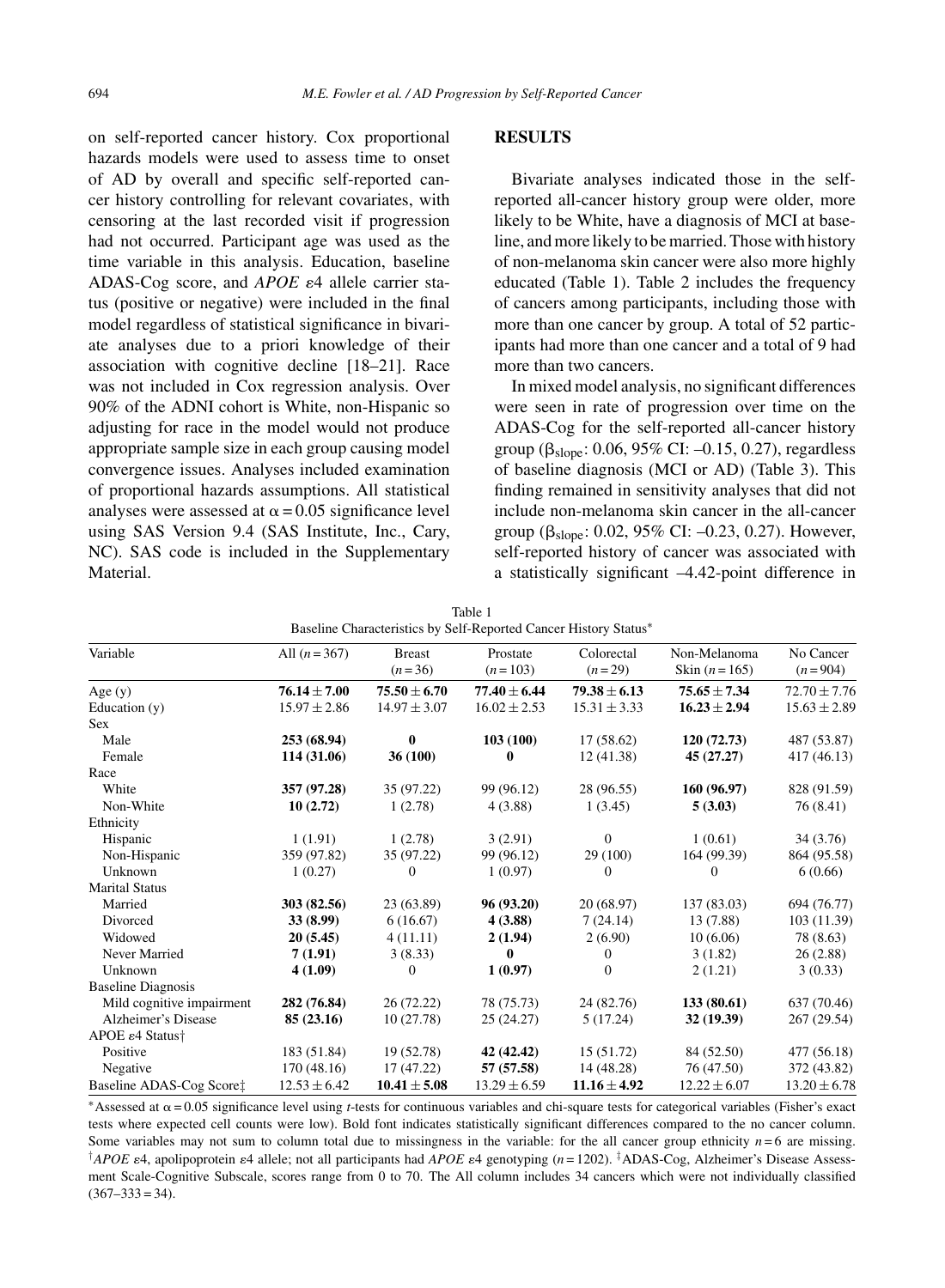| <i>Frequency of Synchronous Cancers</i> |               |          |            |                   |       |      |
|-----------------------------------------|---------------|----------|------------|-------------------|-------|------|
|                                         | <b>Breast</b> | Prostate | Colorectal | Non-Melanoma Skin | Other | None |
| <b>Breast</b>                           | 26            |          |            |                   |       |      |
| Prostate                                |               | 80       |            |                   |       |      |
| Colorectal                              |               |          | IJ         |                   |       |      |
| Non-Melanoma Skin                       |               |          |            | 123               |       |      |
| Other                                   |               |          |            | 19                | 64    |      |
| None                                    |               |          |            |                   |       | 904  |

Table 2 *Frequency of Synchronous Cancers*

∗Frequency does not add up to total sample size of 1271 due to a frequency of *n* = 9 with greater than 2 cancer types: Breast-colorectal-skin  $(n=1)$ , Prostate-colorectal-other  $(n=3)$ , Prostate-skin-other  $(n=3)$ , Breast-skin-other  $(n=1)$ , and Colorectal-skin-other  $(n=1)$ .

Table 3 Beta Estimates and 95% CI for Random Coefficients Models Based on Self-Reported History of Specific Cancer Types Regardless of Baseline Cognitive Diagnosis (MCI or AD)∗

|                                                            | Model 1                    |                        |
|------------------------------------------------------------|----------------------------|------------------------|
| Cancer Type                                                | $\beta$ (95% CI)–Intercept | $\beta$ (95% CI)–Slope |
| All Cancer versus No Cancer $(n = 1271)$                   | $-4.42(-5.90, -2.94)$      | $0.06(-0.15, 0.27)$    |
| Breast Cancer versus No Cancers $(n=940)$                  | $-6.72(-10.92,-2.53)$      | $0.33(-0.25, 0.91)$    |
| Prostate Cancer versus No Cancers ( $n = 1007$ )           | $-4.27(-6.88,-1.65)$       | $-0.03(-0.37, 0.31)$   |
| Colorectal Cancer versus No Cancers $(n=933)$              | $-10.76(-15.69, -5.84)$    | $0.54(-0.08, 1.16)$    |
| Non-Melanoma Skin Cancers versus No Cancers ( $n = 1069$ ) | $-4.82(-6.81,-2.84)$       | $0.04 (-0.22, 0.31)$   |
|                                                            | Model 2                    |                        |
| All Cancer versus No Cancer $(n = 1202)$                   | $-4.17(-5.67,-2.67)$       | $0.01 (-0.21, 0.23)$   |
| Breast Cancer versus No Cancers $(n = 885)$                | $-6.27(-10.41,-2.13)$      | $0.27(-0.33, 0.86)$    |
| Prostate Cancer versus No Cancers $(n = 948)$              | $-3.41(-6.08,-0.75)$       | $-0.12(-0.46, 0.23)$   |
| Colorectal Cancer versus No Cancers $(n = 878)$            | $-10.81(-15.68, -5.94)$    | $0.55(-0.09, 1.18)$    |
| Non-Melanoma Skin Cancer versus No Cancers $(n = 1009)$    | $-4.66(-6.64,-2.68)$       | $0.02(-0.25, 0.30)$    |

∗Estimated using linear random coefficients models of change in Alzheimer's Disease Assessment Scale-Cognitive Subscale (ADAS-Cog) with a random coefficient for time at  $\alpha = 0.05$  significance level. Model 1: Adjusted for race (White versus Non-White), sex, and education. Model 2: Adjusted for variables in Model 1 plus *apolipoprotein*  $\varepsilon$ 4 status (yes versus no). For sensitivity analysis with participants with only non-melanoma skin cancer history, estimates remained similar (intercept:  $\beta$ : –3.38, 95% CI: –5.11, –1.65; slope:  $\beta$ : 0.02, 95% CI: –0.23, 0.27). 95% CI, 95% confidence interval; MCI, mild cognitive impairment; AD, Alzheimer's disease.

intercept for ADAS-Cog score compared to no selfreported cancer history, after adjustment for race, sex, and education (95% CI: –5.90, –2.94). Again, this finding remained in sensitivity analyses that did not include non-melanoma skin cancer history in the all-cancer group ( $\beta$ <sub>intercent</sub>:  $-3.38$ , 95% CI: –5.11, –1.65). Similar differences in intercepts were seen across self-reported cancer types [Breast: –6.72 (95%CI: –10.92, –2.53); Prostate: –4.27 (95% CI: –6.88, –1.65); Colorectal: –10.76 (95% CI: –15.69, –5.84); Non-Melanoma Skin: –4.82 (95% CI: –6.81,  $(-2.84)$ ]. Further adjustment for *APOE*  $\varepsilon$ 4 status did not significantly change the results. Stratified analyses by baseline diagnosis showed that MCI patients had results similar to that observed in overall analyses within each self-reported cancer history category. However, in MCI patients with colorectal cancer history, there was evidence of a faster progression on ADAS-Cog over time [0.72, (95% CI: 0.04–1.40)] (Table 4). The AD group did not exhibit any significant differences in intercepts for ADAS-Cog score for overall or specific self-reported cancer history,

nor any differences in rate of progression by selfreported cancer history type. These findings were unchanged in sensitivity analyses that did not include non-melanoma skin cancer in the all-cancer group. Figure 1 shows a graphical depiction of predicted ADAS-Cog scores by age based on unadjusted mixed model regression results.

Kaplan-Meier analysis of unadjusted time to event probabilities between the self-reported all-cancer history group compared to the no self-reported cancer history group showed differences between the curves that were statistically significant ( $\chi^2$  = 60.57,  $p \leq 0.0001$ ). Those with self-reported cancer history showed evidence of later age of onset of AD than those without self-reported cancer history (Fig. 2).

Consistent with Kaplan-Meier analyses, Cox regression showed a significantly later age of onset of AD in participants with any self-reported cancer history compared to those without any self-reported cancer history (HR: 0.68, 95% CI: 0.54–0.86) (Table 5). This association remained after adjustment for age, education, and baseline ADAS-Cog score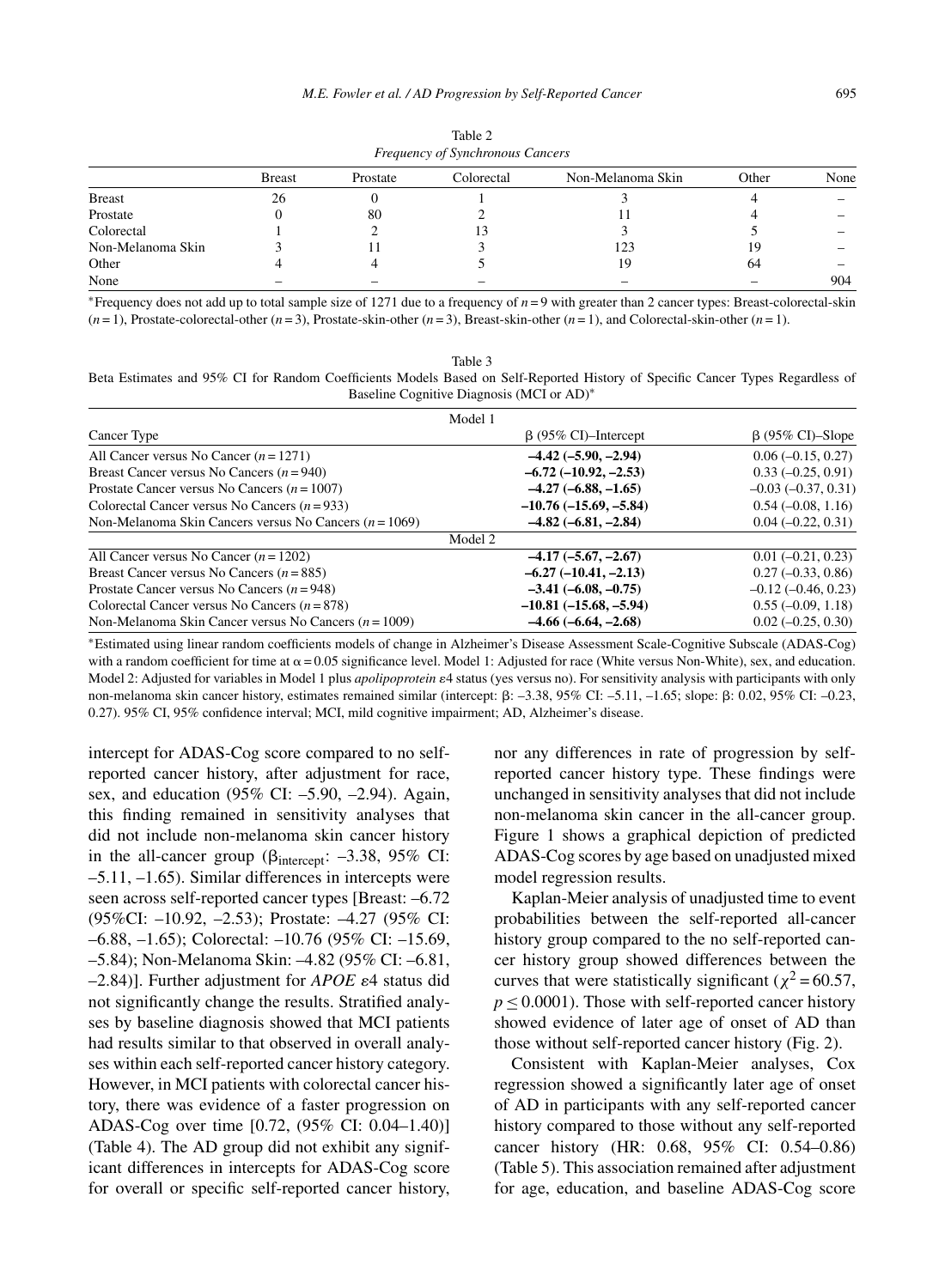|                                                       | Diagnosis <sup>*</sup>     |                         |
|-------------------------------------------------------|----------------------------|-------------------------|
|                                                       | MCI-Without APOE4          |                         |
| <b>Cancer Type</b>                                    | $\beta$ (95% CI)–Intercept | $\beta$ (95% CI)–Slope  |
| All Cancer versus No Cancer $(n=919)$                 | $-3.80(-5.32,-2.28)$       | $0.14 (-0.09, 0.37)$    |
| Breast Cancer versus No Cancers $(n=663)$             | $-5.23(-9.66, -0.80)$      | $0.45 (-0.20, 1.11)$    |
| Prostate Cancer versus No Cancers $(n = 715)$         | $-4.53(-7.20,-1.86)$       | $0.06 (-0.30, 0.42)$    |
| Colorectal Cancer versus No Cancer $(n=661)$          | $-9.22(-14.08,-4.36)$      | 0.73(0.07, 1.39)        |
| Non-Melanoma Skin Cancer versus No Cancer $(n = 770)$ | $-3.80(-5.80,-1.80)$       | $0.08 (-0.20, 0.37)$    |
|                                                       | AD-Without APOE4           |                         |
| All Cancer versus No Cancer $(n = 352)$               | $0.04 (-2.13, 2.20)$       | $-0.20$ $(-0.46, 0.06)$ |
| Breast Cancer versus No Cancers $(n = 277)$           | $-2.85(-8.55, 2.85)$       | $-0.31(-1.02, 0.40)$    |
| Prostate Cancer versus No Cancers $(n = 292)$         | $1.45 (-2.42, 5.33)$       | $-0.26(-0.67, 0.14)$    |
| Colorectal Cancer versus No Cancer $(n = 272)$        | $-6.12(-19.04, 6.80)$      | $0.03(-1.23, 1.29)$     |
| Non-Melanoma Skin Cancer versus No Cancer $(n = 299)$ | $-0.45$ $(-3.81, 2.90)$    | $-0.04 (-0.44, 0.35)$   |
|                                                       | MCI-With APOE4             |                         |
| All Cancer versus No Cancer $(n = 863)$               | $-3.72(-5.29, -2.15)$      | $0.09(-0.15, 0.33)$     |
| Breast Cancer versus No Cancers $(n=619)$             | $-4.68(-9.13,-0.23)$       | $0.39(-0.28, 1.06)$     |
| Prostate Cancer versus No Cancers $(n = 668)$         | $-3.96(-6.73,-1.19)$       | $-0.03(-0.41, 0.34)$    |
| Colorectal Cancer versus No Cancer $(n=617)$          | $-9.49(-14.37,-4.61)$      | 0.72(0.04, 1.40)        |
| Non-Melanoma Skin Cancer versus No Cancer $(n = 721)$ | $-3.84(-5.88,-1.81)$       | $0.04 (-0.26, 0.34)$    |
|                                                       | AD-With APOE4              |                         |
| All Cancer versus No Cancer $(n=339)$                 | $0(-2.21, 2.22)$           | $-0.19(-0.46, 0.07)$    |
| Breast Cancer versus No Cancers $(n = 266)$           | $-2.98(-8.78, 2.83)$       | $-0.31(-1.03, 0.42)$    |
| Prostate Cancer versus No Cancers $(n = 280)$         | $1.46 (-2.50, 5.42)$       | $-0.27(-0.68, 0.14)$    |
| Colorectal Cancer versus No Cancer $(n=261)$          | $-6.37(-19.55, 6.80)$      | $0.08(-1.22, 1.38)$     |
| Non-Melanoma Skin Cancer versus No Cancer $(n = 288)$ | $-0.35(-3.76, 3.06)$       | $-0.02$ $(-0.42, 0.38)$ |

Table 4 Beta estimates and 95% CI for Random Coefficients Models Based on Self-Reported History of Specific Cancer Types by MCI or AD

∗Estimated using linear random coefficients models of change in Alzheimer's Disease Assessment Scale-Cognitive Subscale (ADAS-Cog) with a random coefficient for time at  $\alpha = 0.05$  significance level. Models adjusted for race (White versus Non-White), sex, education, and apolipoprotein e4 status (yes versus no) if indicated. 95% CI, 95% confidence interval; MCI, mild cognitive impairment; AD, Alzheimer's disease.

(HR: 0.71, 95% CI 0.56–0.90), and in subanalyses adjusting for  $APOE$   $\varepsilon$ 4 status (HR: 0.67, 95% CI: 0.53–0.85) (Table 5). Self-reported prostate cancer and non-melanoma skin cancer history exhibited similar associations to the overall cancer history group even after full adjustment, but the later age of onset was not significant in those with self-reported breast or colorectal cancer history (Table 5).

## **DISCUSSION**

In this secondary analysis of the ADNI observational cohort, participants with self-reported cancer history and MCI at baseline had an approximately 4-point lower difference in mixed model intercepts after controlling for covariates. This suggests that ADAS-Cog score for those with self-reported cancer history was lower for a given age compared to those with no self-reported cancer history in the MCI sample, corresponding to less cognitive impairment in the former. Further analysis of the mixed model suggests no difference in slopes of ADAS-Cog scores (rate of cognitive decline) over time between the self-reported cancer history and no self-reported

cancer history groups. However, due to heterogeneity among cancer types, the self-reported all-cancer results must be interpreted with caution. Separate analysis by specific self-reported cancer type revealed similar results to the self-reported all-cancer history analysis after adjustment for relevant covariates, except for self-reported colorectal cancer. In those with AD at baseline, no significant differences in ADAS-Cog intercepts (score at a given age) and slope (rate of cognitive decline) were seen for overall and specific self-reported cancer history groups. Additionally, consistent with previous literature [14], self-reported cancer history in ADNI was associated with later age of onset of AD after adjusting for education, baseline ADAS-Cog score, and *APOE*  $\varepsilon$ 4 status for self-reported overall, prostate, and non-melanoma skin cancer, though not for self-reported breast and colorectal cancer. Sensitivity analyses that did not include self-reported non-melanoma skin cancer in the all-cancer group yielded similar results regardless of baseline cognitive diagnosis. Collectively, these results indicate that participants with self-reported cancer history do not have greater progression of cognitive impairment in AD than participants with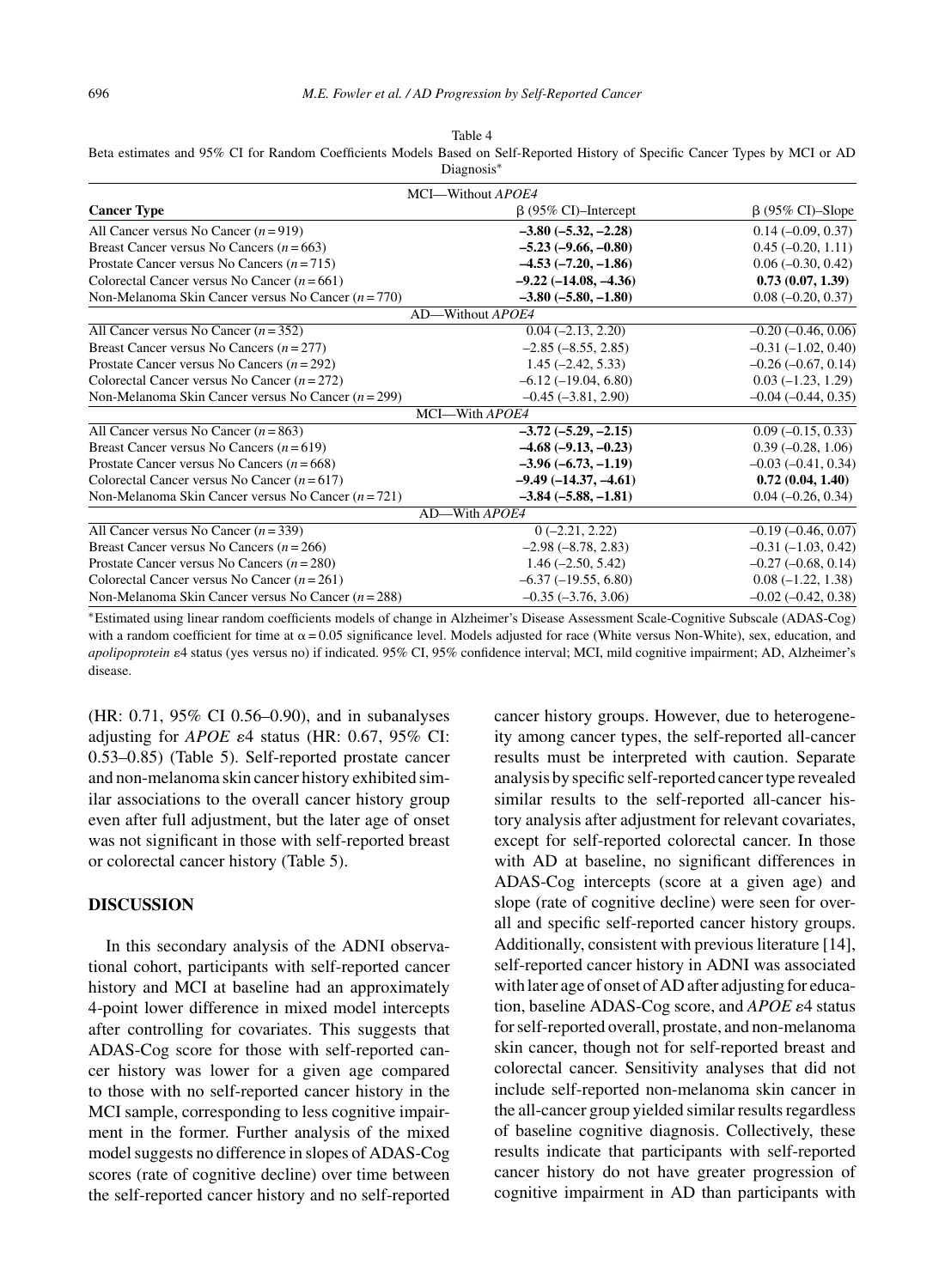



Fig. 1. Predicted ADAS-Cog Scores Over Time by Self-Reported Cancer History in MCI. The group with no self-reported cancer history begins with a higher Alzheimer's Disease Assessment Scale-Cognitive Subscale (ADAS-Cog) score, indicating worse cognition at baseline, but progresses similar to the group with self-reported cancer history. ADAS-Cog scores were predicted over time using unadjusted linear mixed effects models.

no self-reported cancer history. During the course of MCI, those with self-reported cancer history also progressed at a similar rate to those without self-reported cancer history. Thus, differences in cognitive scores between those with and without self-reported cancer history appear to develop early in the course of their cognitive trajectories. These results are consistent with the inverse relationship between AD and self-reported cancer history in cross-sectional analyses [2–5], but our analysis expands on these results by examining the timing of this effect.

The findings from this analysis emphasize the need for more detailed longitudinal follow-up studies of cancer and AD. Studies of cancer among AD patients have focused mostly on self-reported cancer history, which is limited by potential recall bias inherent in self-report. Self-reported cancer history is further limited by lack of detailed information about the cancer treatments and staging which would be useful in assessing any relationship between treatment and cognition at AD onset. Studies of AD among cancer patients have focused on cross-sectional follow-up AD assessment in individuals with documented cancer history. This approach has its own limitations in



Fig. 2. Kaplan-Meier Analysis by Self-Reported Cancer History. Participants with MCI and self-reported cancer history (Cancer+) have a later age of onset of AD compared to those without selfreported cancer history (Cancer –) in subset of participants with measured *APOE*  $\varepsilon$ 4 status (*n* = 1202).

that it could be subject to survivor bias, where patients with cancer may die prior to assessment and diagnosis of AD, and does not provide information on longitudinal progression of AD.

The findings from this analysis must also be viewed in the context of what is known about short-term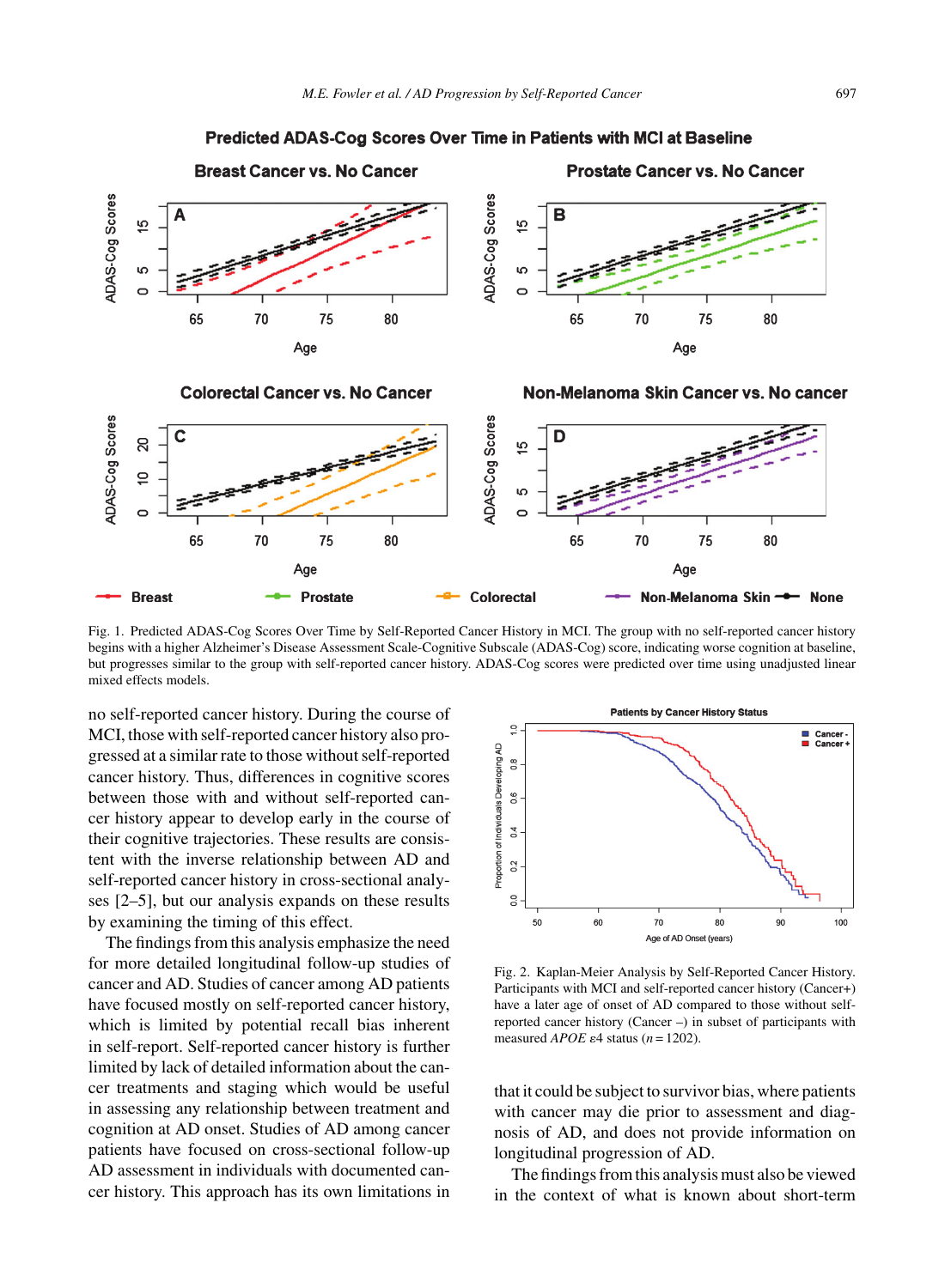Table 5 Hazard Ratios (HR) and 95% CI for Time-to-Onset of AD Based on Self-Reported Cancer History (*n* = 1202)∗

| Comparison                                | HR   | 95% CI                           | p      |  |  |  |
|-------------------------------------------|------|----------------------------------|--------|--|--|--|
|                                           |      | All-Cancer versus No Cancer      |        |  |  |  |
| Without <i>APOE4</i>                      | 0.71 | $0.56 - 0.90$                    | 0.0040 |  |  |  |
| With APOE4                                | 0.67 | $0.53 - 0.85$                    | 0.0009 |  |  |  |
| Breast Cancer versus No Cancer            |      |                                  |        |  |  |  |
| Without <i>APOE4</i>                      | 0.67 | $0.30 - 1.52$                    | 0.3419 |  |  |  |
| With APOE4                                | 0.65 | $0.29 - 1.47$                    | 0.3013 |  |  |  |
|                                           |      | Prostate Cancer versus No Cancer |        |  |  |  |
| Without APOE4                             | 0.60 | $0.41 - 0.89$                    | 0.0113 |  |  |  |
| With APOE4                                |      | $0.59$ $0.40 - 0.87$             | 0.0085 |  |  |  |
| Colorectal Cancer versus No Cancer        |      |                                  |        |  |  |  |
| Without $APOE4$ 0.96 0.56–1.65            |      |                                  | 0.8795 |  |  |  |
| With APOE4                                | 0.88 | $0.51 - 1.52$                    | 0.6465 |  |  |  |
| Non-Melanoma Skin Cancer versus No Cancer |      |                                  |        |  |  |  |
| Without $APOE4$ 0.74                      |      | $0.55 - 1.01$                    | 0.0579 |  |  |  |
| With APOE4                                | 0.71 | $0.52 - 0.96$                    | 0.0273 |  |  |  |

\*Assessed using Cox proportional hazards models at the  $\alpha = 0.05$ significance level. Models adjusted for education in years and baseline Alzheimer's Disease Assessment Scale-Cognitive Subscale (ADAS-Cog) score, and *apolipoprotein* (APOE4)  $\varepsilon$ 4 status (yes or no) if indicated (*n* = 858 with *APOE4*). 95% CI, 95% confidence interval; AD, Alzheimer's disease.

cognitive effects of cancer. Cancer is associated with cognitive deficits prior to, during, and after treatment. Evidence is mixed for how long these may last [22, 23] and prognosis for cognitive deficits may differ based on treatment modality [24]. The cognitive deficits observed in cancer patients include executive function, verbal skills, and memory [22–25]. Similar patterns of deficits are observed in AD progression and worsen over time [26]. Since cancer patients may already possess symptoms in similar domains, progression of AD would intuitively be more rapid than the general population. However, our results indicate that this may not be the case. This is in contrast to pre-existing cognitive deficits due to other disorders, which are usually associated with higher risk of AD [27]. While it is possible that some of these discrepancies arise due the limitations of self-report, studies have indicated relatively high sensitivity and specificity in self-reported cancer history compared to cancer registries, especially for the cancers under study in this project [28–30]. This further emphasizes the need for detailed longitudinal studies of cancer and AD to determine if the results of our analysis are due to cancer itself or to the self-reporting of cancer history.

These results clarify the implications of selfreported cancer history for observational studies and treatment trials for individuals with AD. Participants in AD studies with self-reported cancer history have a similar rate of progression of AD as those without self-reported cancer history. Thus, longitudinal studies of the course of AD, and treatment trials examining the effects of interventions on AD progression, would seem to not be affected by self-reported cancer history of the participants. However, given the small sample sizes for specific self-reported cancer types in our analysis, this conclusion should be interpreted as preliminary, and differences between individuals with and without self-reported cancer history may be apparent in larger studies. Participants in AD studies with self-reported cancer history also have fewer cognitive deficits at baseline and later age of onset for AD. Thus, as clinical trials for AD increasingly shift to treatment in the earliest stages of the disease, self-reported cancer history may assume a much greater importance as a confounder of treatment effects. The 4-point baseline difference in cognition between participants with and without selfreported history of cancer is greater than the typical effect size for cholinesterase inhibitors, and similar to the effect size for other potential confounders in AD clinical trials [20, 31, 32]. If self-reporting does not seem to be a driver of our results, this could have implications for identifying factors which may predispose those with cancer history to future development of AD, and identify the need for more focused treatment of AD cognitive deficits in trial participants with prior cancer.

## *Strengths and limitations*

This study has several notable strengths. First, this study is the first to examine longitudinal progression based on self-reported cancer history and specific self-reported cancers rather than previous studies examining only cross-sectional associations. Longitudinal analysis allows for examination of rates of progression using slopes (rate of cognitive decline) and intercepts (level of impairment at a particular age) in mixed models, while cross-sectional analyses cannot distinguish between the two. Secondly, participants in self-reported cancer and no cancer history groups come from the same primary study base, increasing internal validity. Thirdly, data collection procedures are highly standardized across study sites limiting potential for information bias.

The primary limitation to consider is that cancer history was determined via self-report, which can be inaccurate compared to objectively confirmed cancers via biopsy or imaging as noted above; verification of cancer diagnoses through medical records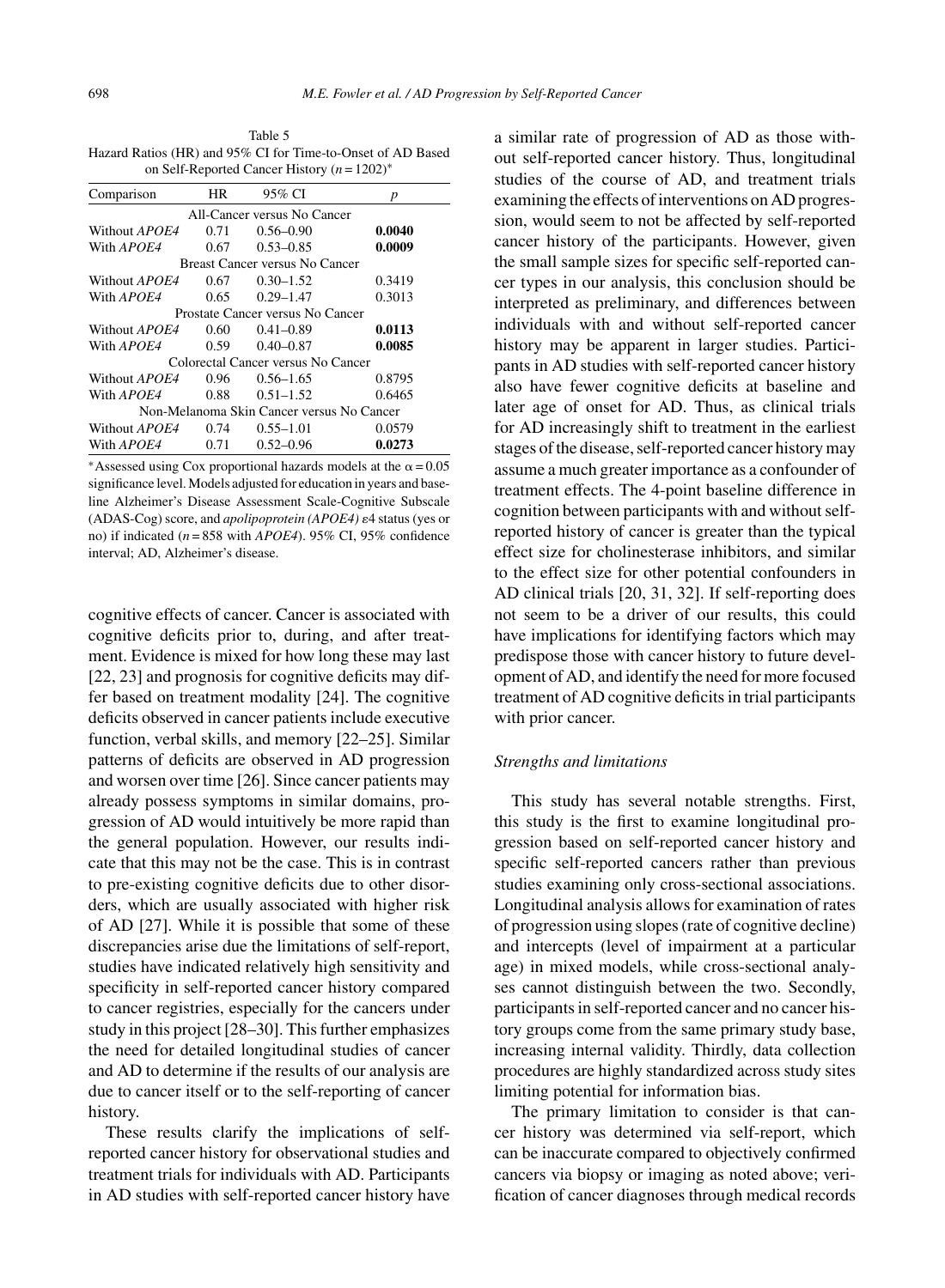would strengthen findings. Other limitations include potential selection biases, in that most cancer survivors included in ADNI would be less advanced or in remission longer than the general population. This would be due to study exclusion criteria and likelihood that participants with more advanced cancers would be deceased prior to developing MCI or AD. This selection bias would correspond to less invasive, less damaging treatments and more time to recover from potential cancer-related cognitive impairment, resulting in less severe cognitive deficits for those with cancer history enrolled in ADNI compared to those with cancer history in the general population. We do not know the extent to which this bias would influence self-reported cancer history. Cognitive effects of cancer and/or chemotherapy, as well as MCI, could have affected ability to self-report cancer status and recall details about their cancers [33, 34], and would limit our ability to specifically attribute cognitive deficits to cancer, chemotherapy, or AD. Furthermore, age of onset in the AD group is self-reported and not measured, which could bias the results if inaccurate. We were also unable to adjust for comorbidities in our analysis due to lack of detailed data in many ADNI participants for calculating a comorbidity score. This is similar to previous analyses in ADNI assessing cognition and brain abnormalities in cancer [14]. Additionally, while the results from specific self-reported cancer history analyses show no evidence of a difference in cognitive decline over time, sample size was limited for each self-reported cancer type and even further limited when also stratifying by baseline diagnosis. Some of the association in the self-reported all-cancer history analyses could be driven by self-reported cancers not specifically examined in this analysis. However, the self-reported cancers included in this analysis are very common and would be expected to reflect the most common self-reported cancer types seen in a general clinic setting. Most importantly, use of an AD observational study like ADNI does not allow us to draw epidemiological inferences such as whether or not cancer is a risk factor for AD.

In conclusion, these analyses suggest that, in observational studies of AD, self-reported all-cancer history is associated with better cognitive scores at a given age in AD patients, but no difference in disease progression over the course of AD. These results echo previous cross-sectional studies indicating an older age of onset for those with self-reported cancer history and with self-reported history of specific cancer subtypes, but this is also the first study focusing specifically on the relationship between self-reported cancer and longitudinal AD progression. Our results demonstrate the need for detailed longitudinal studies of cancer history and and how this affects AD and its progression to clarify complex relationship between the two diseases.

# **ACKNOWLEDGMENTS**

Funding for this report was provided by NIH R01 AG057684 (MEF, GRC, LSS, REK) and by NIH R01 AG037561 (GRC, LSS, REK). The funding agency has no role in the design and conduct of the study; collection, management, analysis, and interpretation of the data; or preparation, review, or approval of the manuscript.

Data collection and sharing for this project was funded by the Alzheimer's Disease Neuroimaging Initiative (ADNI) (National Institutes of Health Grant U01 AG024904) and DOD ADNI (Department of Defense award number W81XWH-12-2-0012). ADNI is funded by the National Institute on Aging, the National Institute of Biomedical Imaging and Bioengineering, and through generous contributions from the following: AbbVie, Alzheimer's Association; Alzheimer's Drug Discovery Foundation; Araclon Biotech; BioClinica, Inc.; Biogen; Bristol-Myers Squibb Company; CereSpir, Inc.; Cogstate; Eisai Inc.; Elan Pharmaceuticals, Inc.; Eli Lilly and Company; EuroImmun; F. Hoffmann-La Roche Ltd and its affiliated company Genentech, Inc.; Fujirebio; GE Healthcare; IXICO Ltd.; Janssen Alzheimer Immunotherapy Research & Development, LLC.; Johnson & Johnson Pharmaceutical Research & Development LLC.; Lumosity; Lundbeck; Merck & Co., Inc.; Meso Scale Diagnostics, LLC.; NeuroRx Research; Neurotrack Technologies; Novartis Pharmaceuticals Corporation; Pfizer Inc.; Piramal Imaging; Servier; Takeda Pharmaceutical Company; and Transition Therapeutics. The Canadian Institutes of Health Research is providing funds to support ADNI clinical sites in Canada. Private sector contributions are facilitated by the Foundation for the National Institutes of Health (www.fnih.org). The grantee organization is the Northern California Institute for Research and Education, and the study is coordinated by the Alzheimer's Therapeutic Research Institute at the University of Southern California. ADNI data are disseminated by the Laboratory for Neuro Imaging at the University of Southern California.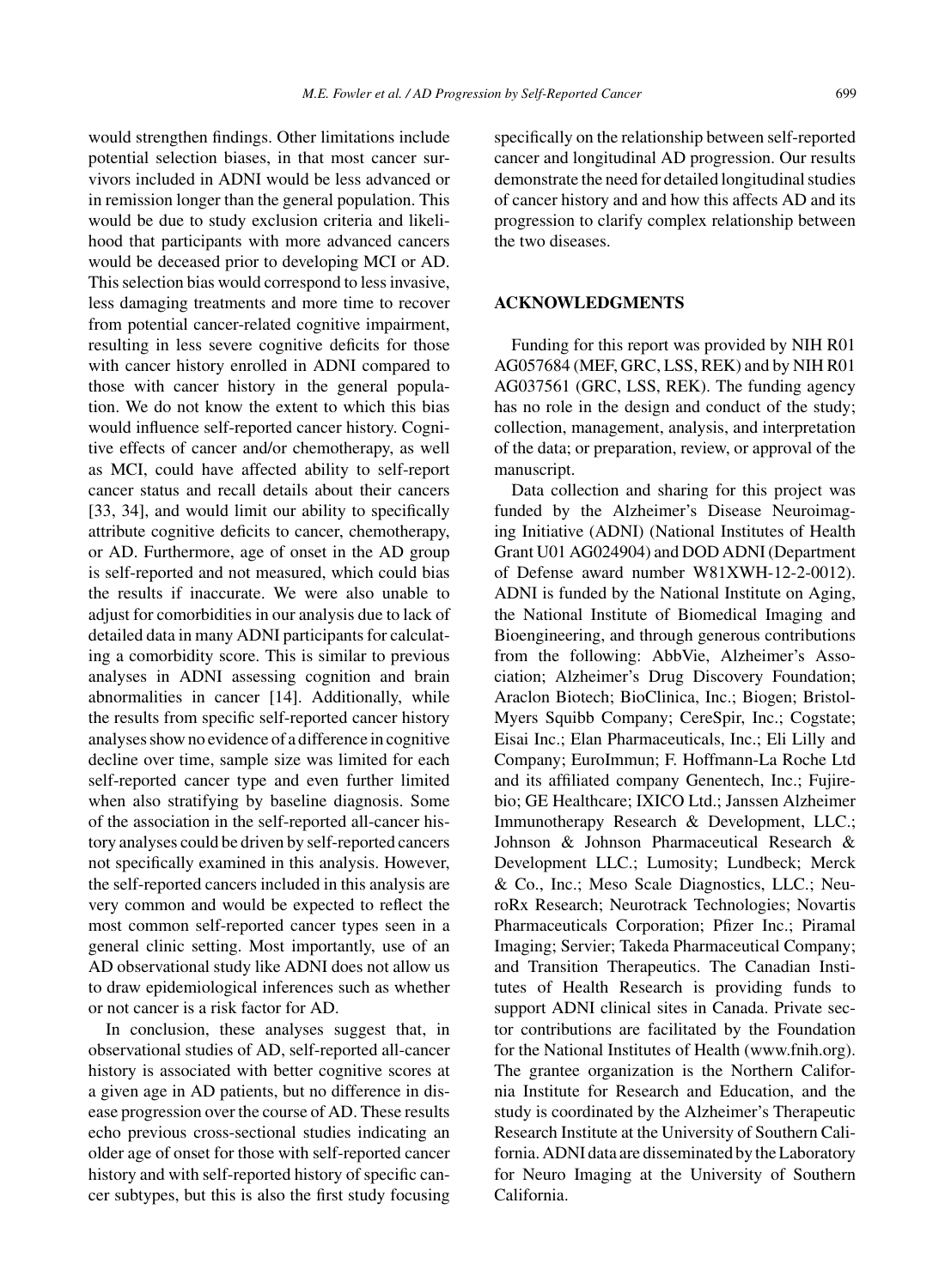Authors' disclosures available online (https:// www.j-alz.com/manuscript-disclosures/20-0108r2).

## **SUPPLEMENTARY MATERIAL**

The supplementary material is available in the electronic version of this article: [https://dx.doi.org/](https://dx.doi.org/10.3233/JAD-200108) 10.3233/JAD-200108.

#### *Previous presentation*

Alzheimer's Association International Conference, July 14-18, 2019, Los Angeles, CA, USA

## **REFERENCES**

- [1] Bauer K, Schwarzkopf L, Graessel E, Holle R (2014) A claims data-based comparison of comorbidity in individuals with and without dementia. *BMC Geriatr* **14**, 10.
- [2] Roe CM, Behrens MI, Xiong C, Miller JP, Morris JC (2005) Alzheimer disease and cancer. *Neurology* **64**, 895–898.
- [3] Roe CM, Fitzpatrick AL, Xiong C, Sieh W, Kuller L, Miller JP, Williams MM, Kopan R, Behrens MI, Morris JC (2010) Cancer linked to Alzheimer disease but not vascular dementia. *Neurology* **74**, 106–112.
- [4] Musicco M, Adorni F, Di Santo S, Prinelli F, Pettenati C, Caltagirone C, Palmer K, Russo A (2013) Inverse occurrence of cancer and Alzheimer disease: A population-based incidence study *Neurology* **81**, 322–328.
- [5] Driver JA, Beiser A, Au R, Kreger BE, Splansky GL, Kurth T, Kiel DP, Lu KP, Seshadri S, Wolf PA (2012) Inverse association between cancer and Alzheimer's disease: Results from the Framingham Heart Study. *BMJ* **344**, e1442.
- [6] About the ADNI Study. Alzheimer's Disease Neuroimaging Initiative (online). Available at: [http://adni.](http://adni.loni.usc.edu/about/) loni.usc.edu/about/. Accessed October 19, 2018.
- [7] Petersen RC, Aisen PS, Beckett LA, Donohue MC, Gamst AC, Harvey DJ, Jack CR, Jagust WJ, Shaw LM, Toga AW, Trojanowski JQ, Weiner MW (2010) Alzheimer's Disease Neuroimaging Initiative (ADNI): Clinical characterization. *Neurology* **74**, 201-209.
- [8] McKhann G DD, Folstein M, Katzman R, Price D, Stadlan EM (1984) Clinical diagnosis of Alzheimer's disease: Report of the NINCDS-ADRDA Work Group under the auspices of Department of Health and Human Services Task Force on Alzheimer's Disease. *Neurology* **34**, 939-944.
- [9] Petersen RC (2004) Mild cognitive impairment as a diagnostic entity. *J Intern Med* **256**, 183-194.
- [10] Procedures manual. Alzheimer's Disease Neuroimaging Initiative (online). Available at: http://adni.loni.usc.edu/wpcontent/uploads/2010/09/ADNI GeneralProceduresManual.pdf. Accessed October 19, 2018.
- [11] Study documents from the ADNI Study. Alzheimer's Disease Neuroimaging Initiative (online). Available at: <http://adni.loni.usc.edu/methods/documents/>. Accessed October 19, 2018.
- [12] Clinical protocol. Alzheimer's Disease Neuroimaging Initiative (online). Available at: [http://adni.loni.usc.edu/wp](http://adni.loni.usc.edu/wp-content/themes/freshnews-dev-v2/documents/clinical/ADNI-1_Protocol.pdx f)content/themes/freshnews-dev-v2/documents/clinical/AD NI-1 Protocol.pdf. Accessed October 19, 2018.
- [13] Friedl JEF (2006) *[Mastering Regular Expressio](https://www.j-alz.com/manuscript-disclosures/20-0108r2)ns.* 3rd ed. O'Reilly Media, Inc., Sebastopol, CA.
- [14] Nudelman KNH, Risacher SL, West JD, McDonald BC, Gao S, Saykin AJ (2014) Association of cancer history with Alzheimer's disease onset and structural brain changes. *Front Physiol* **5**, 423.
- [15] Rosen WG, Mohs RC, Davis KL (1984) A new rating scale for Alzheimer's disease. *Am J Psychiatry* **141**, 1356-1364.
- [16] Schneider LS, Sano M (2009) Current Alzheimer's disease clinical trials: methods and placebo outcomes. *Alzheimers Dement* **5**, 388-397.
- [17] Brown H, Prescott R (2015) *Applied Mixed Models in Medicine*. Statistics in Practice. 3rd ed. John Wiley & Sons, Ltd, Hoboken, NJ.
- [18] Kennedy RE, Cutter GR, Wang G, Schneider LS (2016) *Post hoc* analyses of ApoE genotype-defined subgroups in clinical trials. *J Alzheimers Dis* **50**, 1205-1215.
- [19] Kennedy, RE, Cutter GR, Schneider LS (2014) Effect of APOE genotype status on targeted clinical trials outcomes and efficiency in dementia and mild cognitive impairment resulting from Alzheimer's disease. *Alzheimers Dement* **10**, 349-359.
- [20] Schneider LS, Kennedy RE, Wang G, Cutter GR (2015) Differences in Alzheimer disease clinical trial outcomes based on age of the participants. *Neurology* **84**, 1121-1127.
- [21] Kennedy RE, Cutter GR, Wang G, Schneider LS (2015) Using baseline cognitive severity for enriching Alzheimer's disease clinical trials: How does Mini-Mental State Examination predict rate of change? *Alzheimers Dement (NY)* **1**, 46-52.
- [22] Jean-Pierre P, McDonald BC (2016) Neuroepidemiology of cancer and treatment-related neurocognitive dysfunction in adult-onset cancer patients and survivors. *Handb Clin Neurol* **138**, 297-309.
- [23] Vannorsdall TD (2017) Cognitive changes related to cancer therapy. *Med Clin North Am* **101**, 1115-1134.
- [24] Janelsins MC, Kesler SR, Ahles TA, Morrow GR (2014) Prevalence, mechanisms, and management of cancerrelated cognitive impairment. *Int Rev Psychiatry* **26**, 102-113.
- [25] Hodgson KD, Hutchinson AD, Wilson CJ, Nettelbeck T (2013) A meta-analysis of the effects of chemotherapy on cognition in patients with cancer. *Cancer Treat Rev* **39**, 297- 304.
- [26] Fleming KC, Adams AC, Petersen RC (1995) Dementia: Diagnosis and evaluation. *Mayo Clin Proc* **70**, 1093–1107.
- [27] Huang AR, Strombotne KL, Mokyr HE (2018) Adolescent cognitive aptitudes and later-in-life Alzheimer disease and related disorders. *JAMA Netw Open* **1**, e181726.
- [28] Earle C (2017) Sensitivity and specificity of self-reported cancer history compared to cancer registry. *J Clin Oncol* **35**, 234.
- [29] Bergmann MM, Calle EE, Mervis CA, Miracle-McMahill [HL, Thun MJ, Heath CW \(1998\) Validity of se](http://adni.loni.usc.edu/wp-content/uploads/2010/09/ADNI_GeneralProceduresManual.pdf)lf-reported cancers in a prospective cohort study in comparison with data from state cancer registries. *Am J Epidemiol* **147**, 556- 562.
- [30] Cho S, Shin A, Song D, Park JK, Kim Y, Choi JY, Kang D, Lee JK (2017) Validity of self-reported cancer history in the health examinees (HEXA) study: A comparison of self-report and cancer registry records. *Cancer Epidemiol* **50**, 16-21.
- [31] Kennedy RE, Cutter GR, Fowler ME, Schneider LS (2018) Association of concomitant use of cholinesterase inhibitors